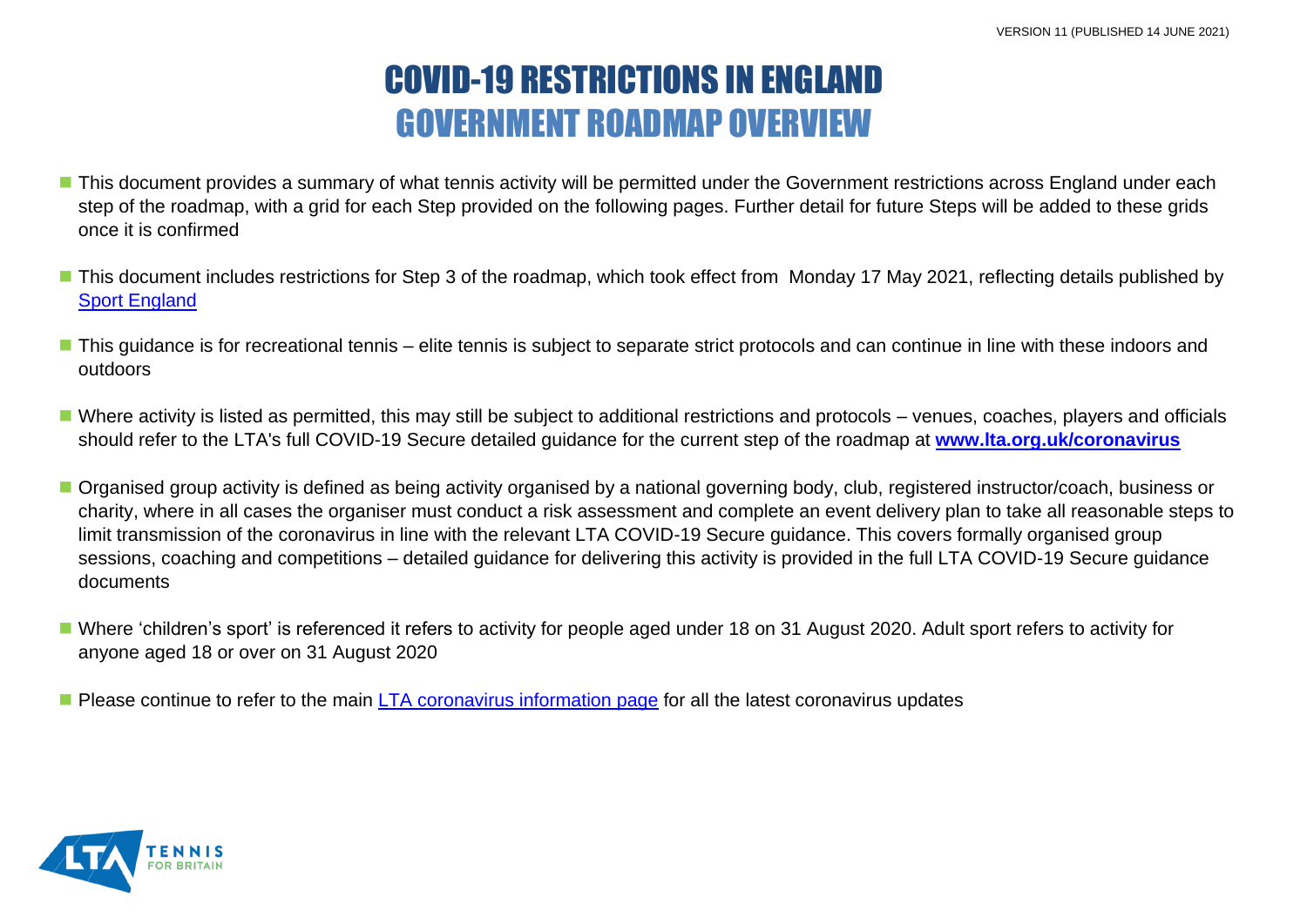## SUMMARY GRID: COVID-19 RESTRICTIONS IN ENGLAND STEP 3: PERMITTED TENNIS ACTIVITY (FROM 17 MAY)

■ This grid outlines a summary of what tennis activity is permitted under Step 3 of the Government restrictions across England, with this applying from 17 May 2021. Where activity is listed as permitted, this may still be subject to additional restrictions and protocols – for further information and latest updates venues, coaches, players and officials should refer to the LTA's dedicated information page at **[www.lta.org.uk/coronavirus](http://www.lta.org.uk/coronavirus)**



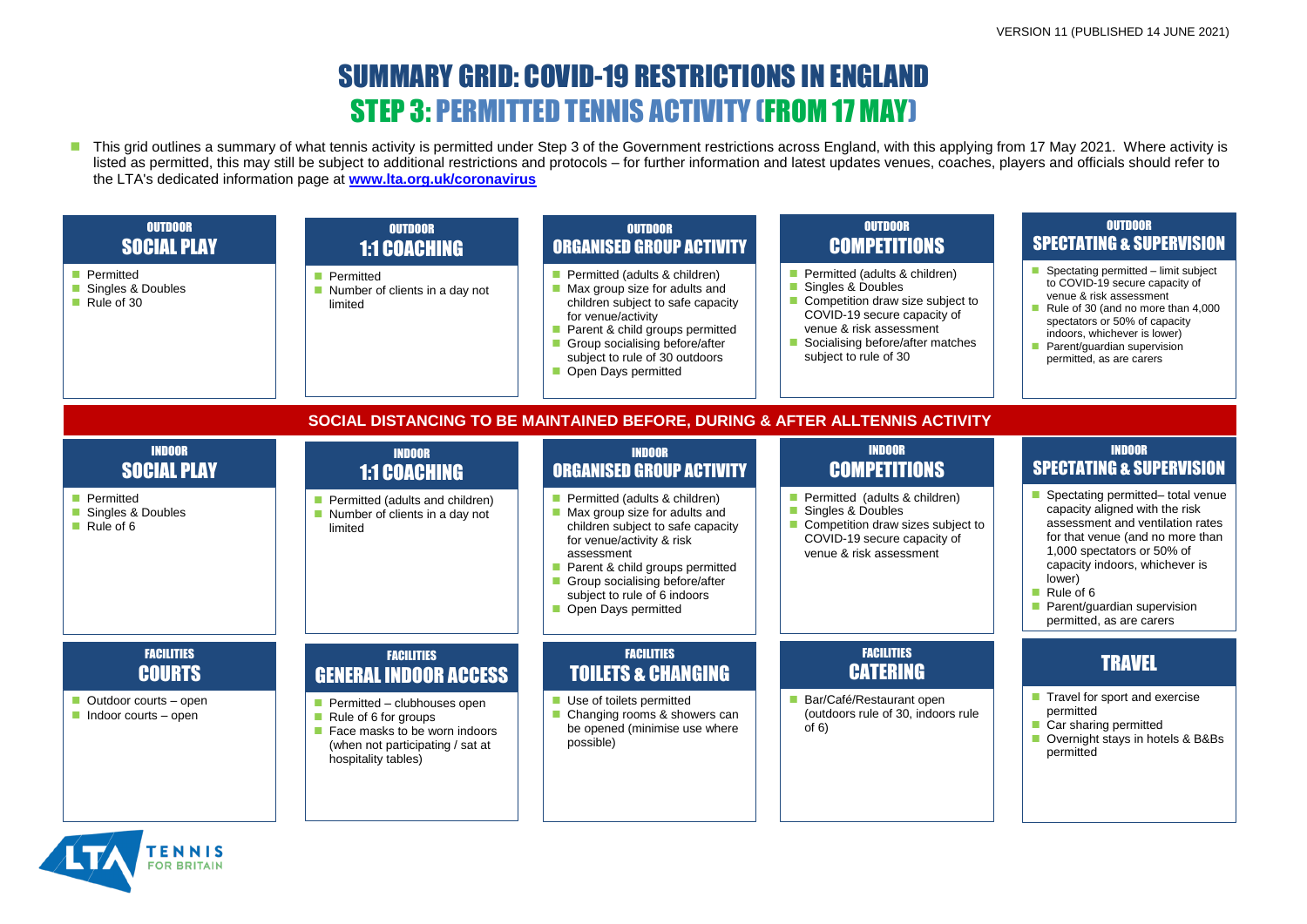#### VERSION 11 (PUBLISHED 14 JUNE 2021)

### NEXT STEPS: COVID-19 RESTRICTIONS IN ENGLAND GOVERNMENT ROADMAP OVERVIEW

- The Government's roadmap is based on four steps. To assist tennis venues, coaches and officials in preparations, we have summarised below the key relevant aspects of the easing of restrictions for each step, outlining what is known to date.
- Before taking each step, the Government will review the latest data on the impact of the previous step against four tests around vaccination deployment and impact, infection rates and NHS hospitalisations, and status of any new variants of the disease. They will then announce one week in advance whether restrictions will be eased as planned.
- The summary grid above and the roadmap overview below will be updated to detail how tennis activity will progress through the four steps of the roadmap as and when we receive confirmation of further detail from Government and Sport England.

#### STEP 1: 8 March and 29 March

- Tennis in schools and sport as part of wraparound care (i.e. after-school clubs) can resume from 8 March
- Outdoor courts to open and recreational play to resume from 29 March (detail as per the above summary grid)

#### STEP 2: From 12 Anril

- Indoor leisure facilities open for individual/household use only (includes 1:1 coaching)
- Indoor children's sport resumes, including group coaching (max group size of 15 children)
- Hospitality venues including pubs reopen outdoors only, subject to social contact restrictions (rule of 6)
- Guidance to minimise domestic travel where possible remains

- Removal of limits on social contact
- Enable large events above Step 3 capacity restrictions, subject to the outcome of the scientific Events Research programme, and potentially using testing to reduce the risk of infection, subject to further evaluation.



### STEP 3: From 17 May

- Social contact restrictions relaxed to maximum 30 people outdoors (formally organised sport already exempt from this outdoors from 29 March)
- Rule of 6 or two households indoors
- Organised indoor 'adult group sports and exercise classes' resume, with limit on numbers based on safe capacity for venue/activity & risk assessment
- **Large events permitted within capacity limits subject to strict Government guidance**
- **Hospitality resumes indoors**
- Domestic overnight stays in hotels, hostels and B&Bs permitted line with social contact restriction
- **Possible restart of international travel (subject to review)**

#### **[UPDATED]** STEP 4: Provisionally from 19 July